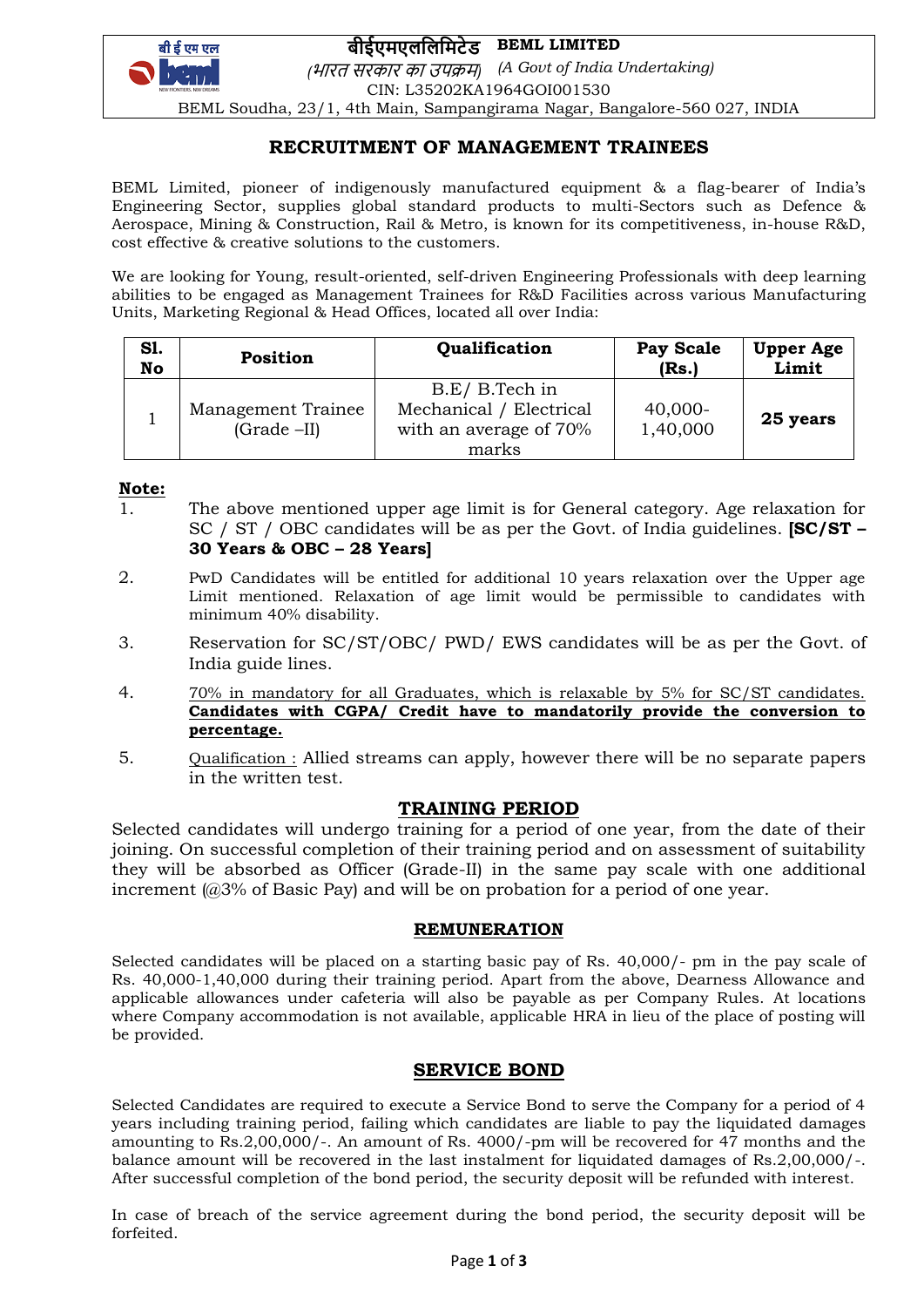## **GENERAL CONDITIONS:**

- i. Only Indian Nationals may apply.
- ii. Age, Qualification & Experience stipulated above should be as on **30.03.2022.**
- iii. The upper age limit indicated above is with relaxation as applicable to SC/ST/OBC in line with Government guidelines.
- iv. **SC/ST candidates** are required to submit SC/ST Caste Certificate in the format as applicable for appointment to posts under Government of India.
- v. **OBC candidates\*\*** are required to submit Other Backward Class Certificate **('Non-Creamy**  Laver<sup>'\*</sup>) (Certificate should be in the format as applicable for appointment to posts under Government of India). OBC candidates are also required to furnish a self-undertaking that they belong to OBC (Non-Creamy Layer) by filling and signing the self-undertaking in the format provided along with the application format.

[**Note:**

- a. **\*\*OBC Candidates**: Candidates belonging to those Communities which are recognized as a backward class by the Government of India for the purpose of reservation in services as per orders contained in Department of Personnel and Training Office Memorandum No.36012/22/93-Estt.(SCT) dated 08.09.1993.
- b. **\*Non- Creamy Layer :** The gross annual income of parents of the candidate should not be more than Rs.8 lakhs in last three consecutive years in line with DOPT OM No.36033/1/2013-Estt.(Res) dated 13.09.2017.']
- vi. **PWD candidates** are required to submit PWD Certificate in the format as applicable for appointment to posts under Government of India.
- vii. **EWS candidates** are required to submit EWS Certificate in the format as applicable for appointments to the posts under Government of India
- viii. Candidates employed in Government / Quasi-Government / PSU, should send their online application through proper channel or compulsorily produce NOC at the time of test/interview as the case may be, as and when called.
- ix. The candidates should ensure that he/she fulfills the eligibility criteria and other norms mentioned in the advertisement as on the specified dates and that the particulars furnished are correct in all respect. In case, it is detected at any stage of the recruitment process that a candidate doesn't fulfill the eligibility norms and/ or that he/ she has furnished any incorrect/ false information or has suppressed any material/ fact(s), his/ her candidature shall stand automatically cancelled. If any of the above shortcoming(s) is/ are detected even after appointment, his/ her services are liable to be terminated without notice.
- x. Mere meeting the conditions of the advertisement by the candidate(s) will not automatically entail them to be called for Test/ Interview/ Selection & Appointment.
- xi. Management reserves the right to restrict the number of candidates.
- xii. Management also reserves the right to cancel the advertisement and / or the selection process at its discretion.
- **xiii.** Intimation regarding written test / interview etc., will be sent only through e-mail. Also the list of shortlisted/selected candidates for interview/final selection, will be uploaded in Company's website.
- xiv. Candidates will have an option to answer/ reply in Hindi if so desired at the time of interview.
- **xv.** Out-station candidates called for interview shall be entitled for reimbursement of travel expenses from the communication address as mentioned in the application to the venue of Interview, by the shortest route as per Company rules.
- xvi. Eligible and interested candidates applying for the above positions (not applicable for SC/ST/PWDs) need to pay a non-refundable fee of **Rs.500/-** by clicking the **"Pay Application Fee Online"** at the end of the application form.